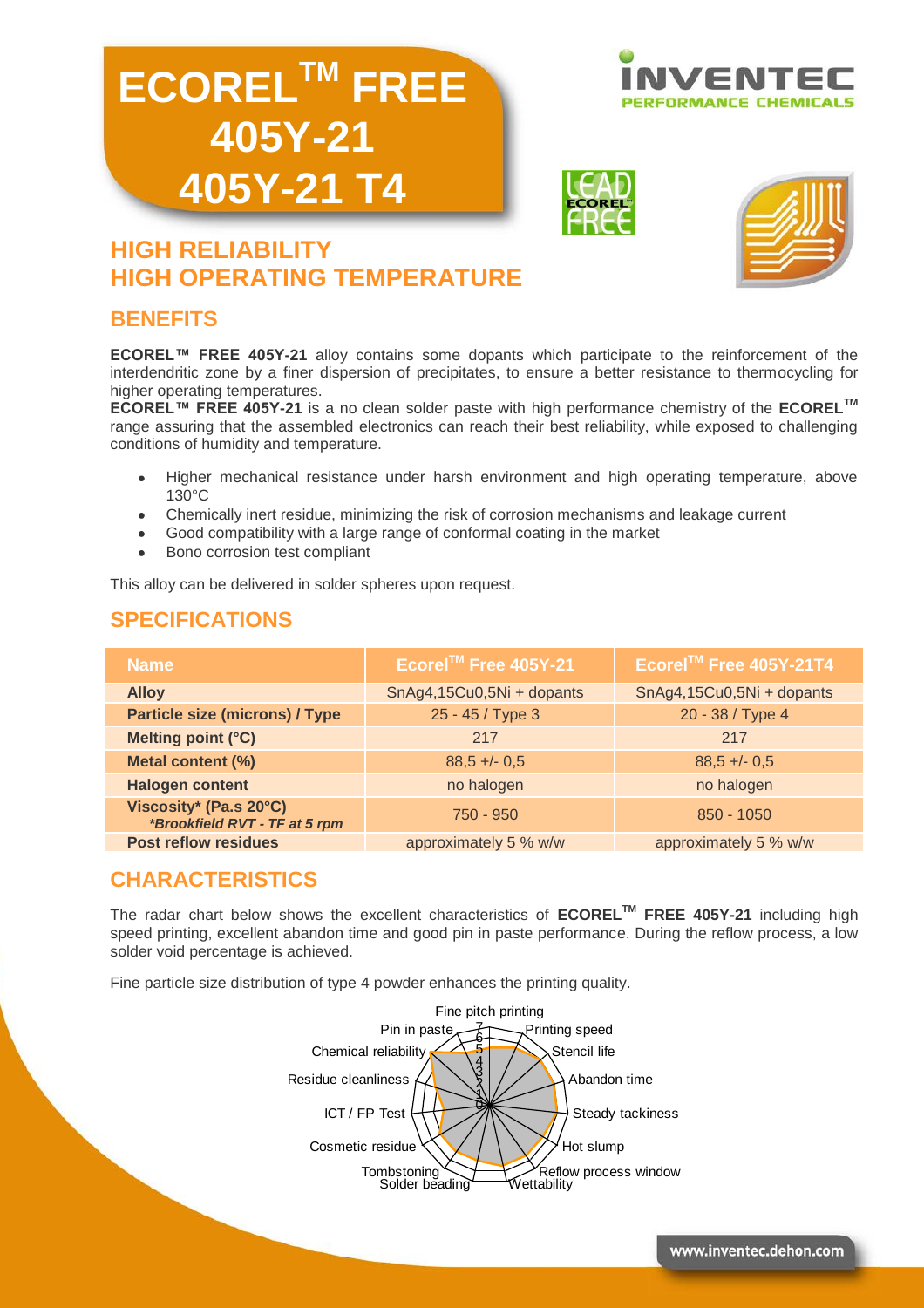## ECORELTM FREE 405Y-21 & 405Y-21T4

| <b>Standards tests</b>                                | <b>Results</b>   | <b>Procedures</b>          |
|-------------------------------------------------------|------------------|----------------------------|
|                                                       | ROL <sub>0</sub> | ANSI/J-STD-004             |
| <b>Flux Classification</b>                            | 113              | <b>ISO 9454</b>            |
| <b>Solder balling test</b>                            | pass             | ANSI/J-STD-005             |
| <b>Copper mirror</b>                                  | pass             | ANSI/J-STD-004             |
| <b>Chromate paper</b>                                 | pass             | ANSI/J-STD-004             |
| <b>Copper corrosion</b>                               | pass             | ANSI/J-STD-004             |
| SIR (IPC)                                             | pass             | ANSI/J-STD-004             |
| <b>SIR (Bellcore)</b>                                 | pass             | <b>Bellcore</b>            |
| <b>Electromigration (IPC / Bellcore)</b>              | pass             | ANSI/J-STD-004 / Bellcore  |
| <b>Oxygen bomb test</b>                               | pass             | <b>EN 14582</b>            |
| <b>Bono Corrosion test</b><br>85°C / 85% HR - 15 days | Pass: $FC=1.4%$  | <b>INVENTEC BRY-MO-058</b> |

## **PROCESS PARAMETERS**

Store at room temperature at least four hours before use.

#### **Solder paste preparation**

Before printing, it is essential to properly mix the solder paste, either manually with a spatula, or by doing several preliminary prints on the stencil.

#### **Printing guideline**

Apply on the stencil solder paste to form a roll of 1 to 2cm of diameter all along the squeegee or around 100g per 10cm of squeegee length. This way, the solder paste will roll easily under the squeegees to offer excellent printing quality

| Printing speed: | 20 to 150 mm/s $(1 \text{ to } 6 \text{ in/s})$  |
|-----------------|--------------------------------------------------|
| Minimum pitch:  | $0.3 \text{ mm}$                                 |
| Pressure        | depends on printing speed and printing equipment |

Typical speed / pressure set up:

| <b>Squeegee length</b> | <b>Printing Speed</b> | <b>Pressure</b><br>Ecorel™ Free 405Y-21 | <b>Pressure</b><br>Ecorel™ Free 405Y-21 T4 |
|------------------------|-----------------------|-----------------------------------------|--------------------------------------------|
|                        | $50 \text{ mm/s}$     | $5$ kg                                  | 6 kg                                       |
| 250                    | $100$ mm/s            | 7 kg                                    | 8 kg                                       |
|                        | $150$ mm/s            | 9 kg                                    | $10$ kg                                    |

- Stencil life in continuous printing process: > 12hrs
- Abandon time as time between two prints with good re-start  $\Rightarrow$  4hrs
- Steady tackiness > 16hrs
- 
-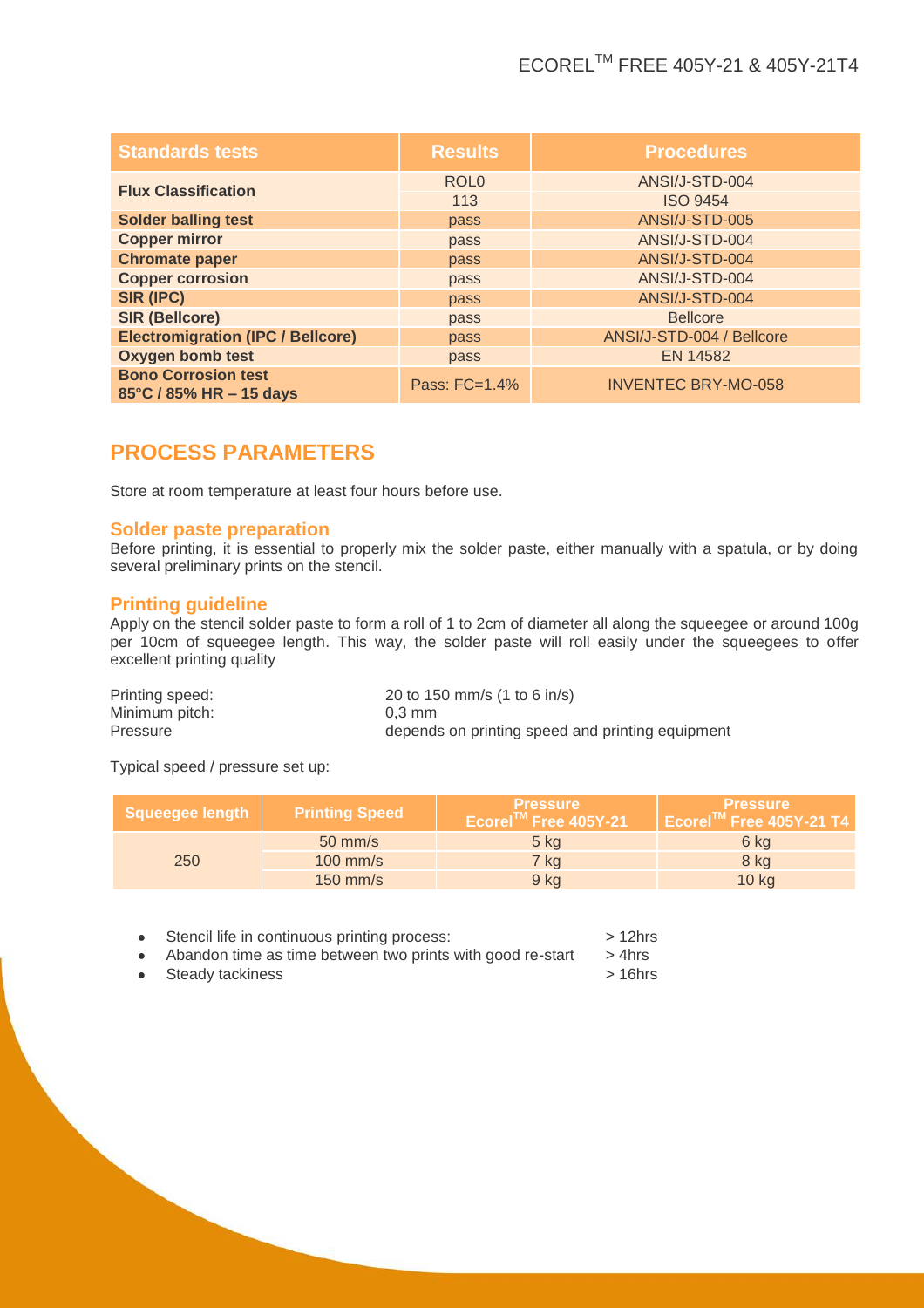## **Reflow guideline**

This paste can be processed under air or nitrogen.

Linear preheating ramp rate is recommended. But high density boards may require a soak zone during preheating to stabilize the temperature over the circuit board before peak reflow.

| Preheating ramp rate with linear<br>preheating      | 0.7 to 1.2°C/s according the circuit board size and density                                                                                                                              |
|-----------------------------------------------------|------------------------------------------------------------------------------------------------------------------------------------------------------------------------------------------|
| Preheating steps in case of preheating<br>soak zone | - From 20 to 150°C: ramp rate 1 to 2°C/s<br>- soak zone between 150 to 180°C for 60 to 140s<br>- from 170°C to liquidus 1 to 2°C/s                                                       |
| Peak ramp rate                                      | 1 to $2^{\circ}$ C/s                                                                                                                                                                     |
| <b>Peak temperature</b>                             | 235 to $250^{\circ}$ C (240 to $245^{\circ}$ C is optimum)<br>The paste can stand a temperature higher than 250°C, but it<br>is not recommended in order to preserve component integrity |
| <b>Time above liquidus</b>                          | 45 to 100s (55 to 70s typical)                                                                                                                                                           |
| <b>Cooling ramp rate</b>                            | 1.8 to 7°C/s (studies have demonstrated 1.8 to 2.2°C/s allows<br>homogeneous joint structure and reduce surface cracks<br>formation)                                                     |

#### **Examples of reflow profiles ECORELTM FREE 405Y-21:** Process Continued Process Continued Process Process Process Process Process Process Process Process Process Process Process Process Process Process Process Process Process Process Process Process Process Process Process Pr

- With soak zone